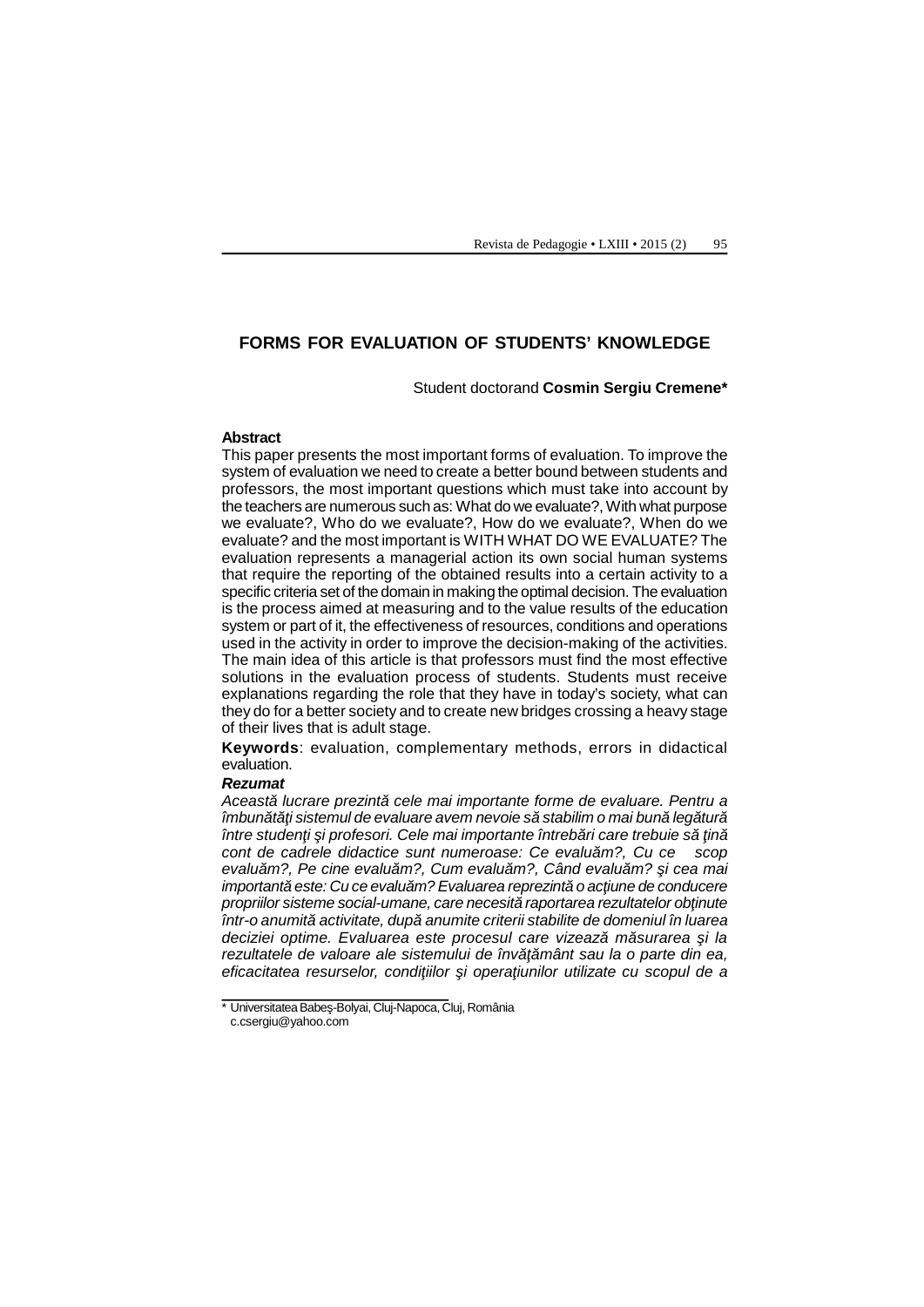*îmbun* t *i procesul decizional al activit ilor. Ideea principal a acestui articol* este c*i profesorii trebuie s*ă găsească cele mai eficiente solu ji în procesul de evaluare a elevilor. Elevii trebuie sprimeasce explica ii cu privire la rolul *pe care îl au în societatea de astăzi, ceea ce pot face ei pentru o societate mai buni i pentru a crea noi pun i de trecere într-o etap* grea a vie ji lor, *care este stadiul adult.*

**Cuvinte-cheie**: evaluare, metode complementare, erori în evaluare didactică.

## **1. Evaluation by oral examinations**

It consists in making a conversation through which the teacher aims to identify the volume and quality of knowledge, skills of students according to study programs. The conversation can be individual, formal or combined. Oral evaluation can be accomplished in a current form (which occurs at any time of the training activity, with frontal achievement) or final (at certain moments – the end of the chapter, module and course – with the methodological possibilities for the different versions of exams and colloquies).

The place, time as well as the way of conducting oral evaluation is determined by the pedagogical objectives, the specific goal of education, type of institution, the psycho individual particularities of those that learn and didactical logic. The oral tests can be varied from simple questions (for reproducing – recognition) up to sets of two – more complex topics of synthesis (which calls for intellectual elaborations comparisons and analysis). In principle the oral tests are used to evaluate especially cognitive capacities (and possibly the affective dimension of personality those that learn). The advantages are that it provides a full communication between teachers and groups of subjects, and the feedback is much faster. The method fosters students' examination capacity. Remarkable disadvantages of this type of evaluation are: hard controllable scales, subjectivity, sometimes generates inhibition/ intimidation, takes time. The oral examination objectivity is jeopardized, thanks to the intervention and its own pace is more objective (requires grilles, scales and scores relatively rigorous); the value depends on the nature and content of the test (number and manner of evaluation).

## **1.1. The written evaluation**

By written – thesis, control papers, extemporal, written works of any kind) – allows the evaluated and also to compile the answers, to work independently and at their own pace; is more objective (requires grilles, scales and scores relatively rigorous); the value depends on the nature and content of the test (number and manner of editing the topics).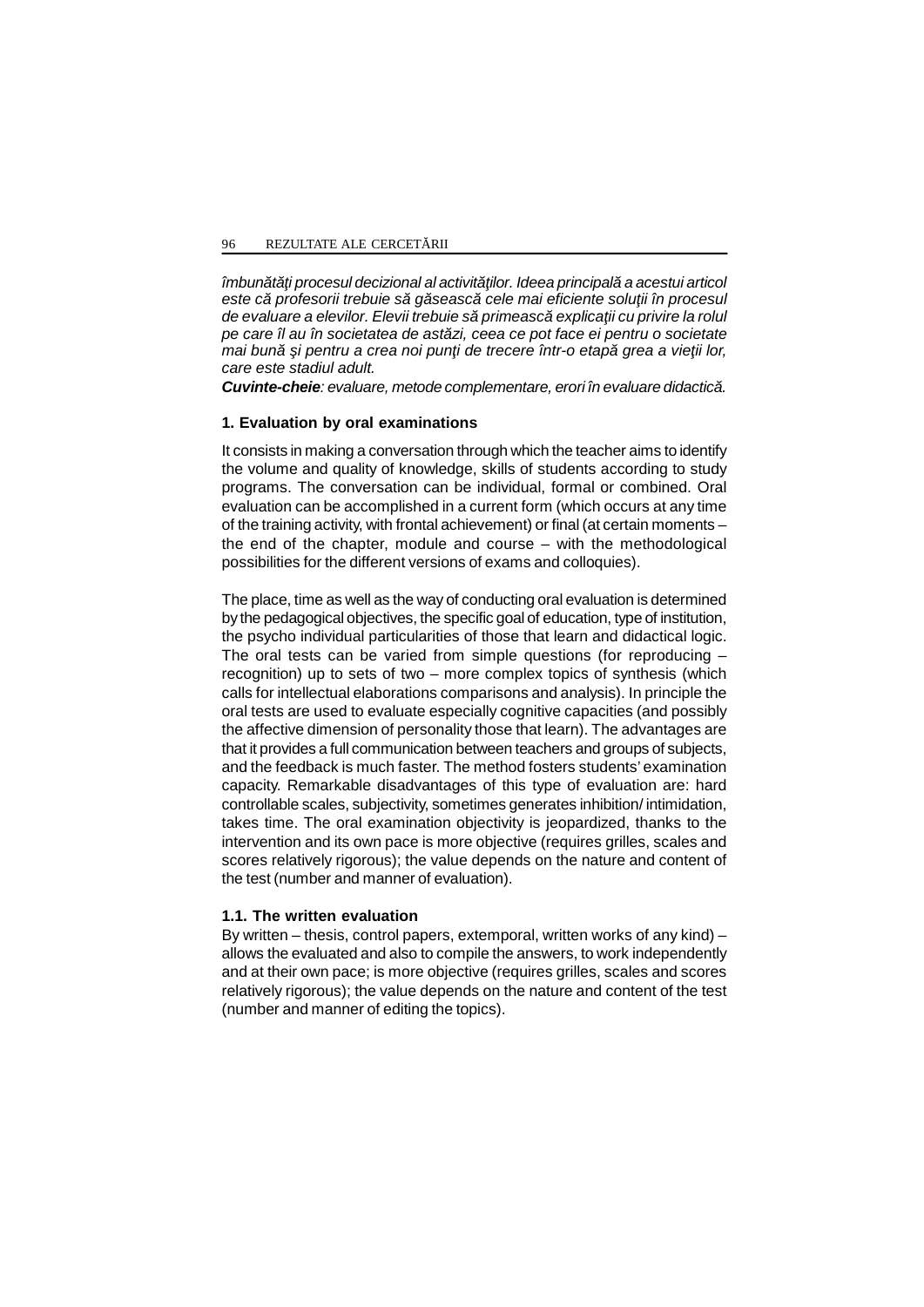#### **1.2. Evaluation based on written tests includes various forms**

From the examination by written tests (often with a selective character) until the current evaluations by types of survey tests, of short duration. The written tests are quite difficult to classify thanks to their variety. They can be administered frontal, group, individual, even may have variable duration (from several minutes to several hours); can be administered within the hours or can constitute tasks of independent activity, outside the "school times" can be individual or be grouped (when they contain resolvable duties through cooperation – the collaboration of many individuals); the content of written tests (including the modality of formulating the topics/ problems) depends upon the nature the discipline (subject matter), the objectives of the evaluation, the evaluated group, the concrete context in which the activity is carried the activity of topics – problems, topics that require creation, topics that require certain capabilities or the circumscribed thinking (analysis – synthesis, comparison, generalization, abstraction, customization); can be tests with single or multiple topics (from two to fifteen/ twenty items/ issues); systematized by some criteria and organized in sets, the multiple topics can constitute verification tests of knowledge, even docimological tests. (Coco, 2002, pp. 45-47). It is necessary a wider explanation for the docimologic test which is a complex sample consisting of an assembly of work tasks (items), that enables determination of the degree of assimilation of knowledge by the students or the development level of some capacities based on measurements and rigorous assessments

The written evaluation can be accomplished in three operational versions: The first written evaluation can be accomplished by written works/ test papers, applied during a teaching activity to verify the degree of achievement of some concrete pedagogical objectives.

The second evaluation It is given by the applied Theses in certain disciplines to verify the level of understanding and capitalization of some knowledge and skills acquired during the hours properly organized to the specific objectives of some chapters or subchapters.

And the third one is given by the written works of synthesis, applied at the end of chapter, year in the form of papers or research themes, that require crossing a considerable bibliography, capitalized in a creative manner according to the student's cognitive and psychosocial function – in this category includes also the graduation papers, license, dissertation, PhD, recycling and so one, incurred in the context of school exams, postschool, undergraduate, postgraduate, training and so one.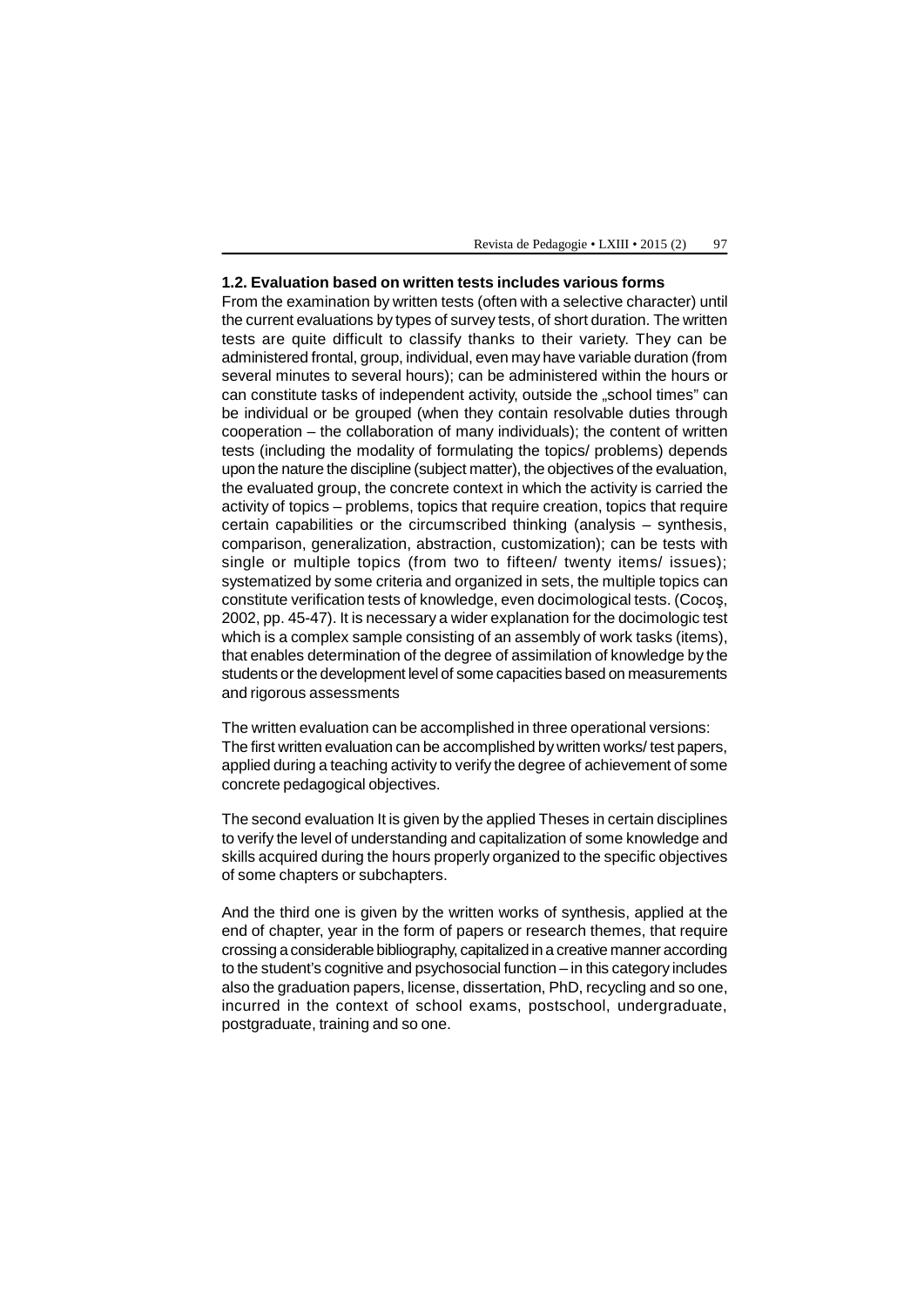The written tests can be managed differently: they can be "unique" (for the whole evaluated group), obligatory or "tests with choosing topics"; can be "common" to all evaluated individuals or distinguished on the subgroups of the evaluated collective.

I will enumerate two major advantages of the written tests which are both in favour of the teacher "checking a large number of individuals within a period determined of time" and also in favour of the some shy students

The Disadvantages in the written tests involves a weaker feedback (some errors or failures cannot implies a low feed-back, some errors or failures cannot be operatively eliminated by the teacher). A very important disadvantage in the written test is that the teachers have the responsibility that students not to copy. The practical evaluation (by practical tests) in the laboratory, workshop, specialized office, in the field and so one, is differentiated according to the nature and content of the discipline/ educational objective; tests that depend on the specific educational objectives also aims the evaluation of the achieved level especially in forming practical skills, abilities and the specific actionable capabilities. The performance evaluation by practical tests – the verification tests can be currently (within the formative evaluation) and/ or final. The content of this type of tests is establish by the objectives of each disciplines, the profile and the specialization of teaching.

Methods and techniques of practical training evaluation are common to all disciplines all that form practical – actionable capacities. It is important that tests used for the evaluation to assume situations very close from those that characterizes the action and profession of the real framework. (Coco, 2002, pp. 48-53)

The examination by practical tests can be achieved to a series of specific disciplines and aims to identify the practical application of the acquired knowledge, the level of incorporation of certain skills and abilities, concretized in certain objection holders or material activities. Students can be encouraged to learn through practical work, conditions offered to them in order to achieve certain activities. Those activities could consist in working at the companies associated with profile studied by them. A specific type of practical test is represented by experimental activities within the context of disciplines with practical – applicative character.

The evaluative samples by practical order can have two perspectives: one in which the students must execute some products starting from a model and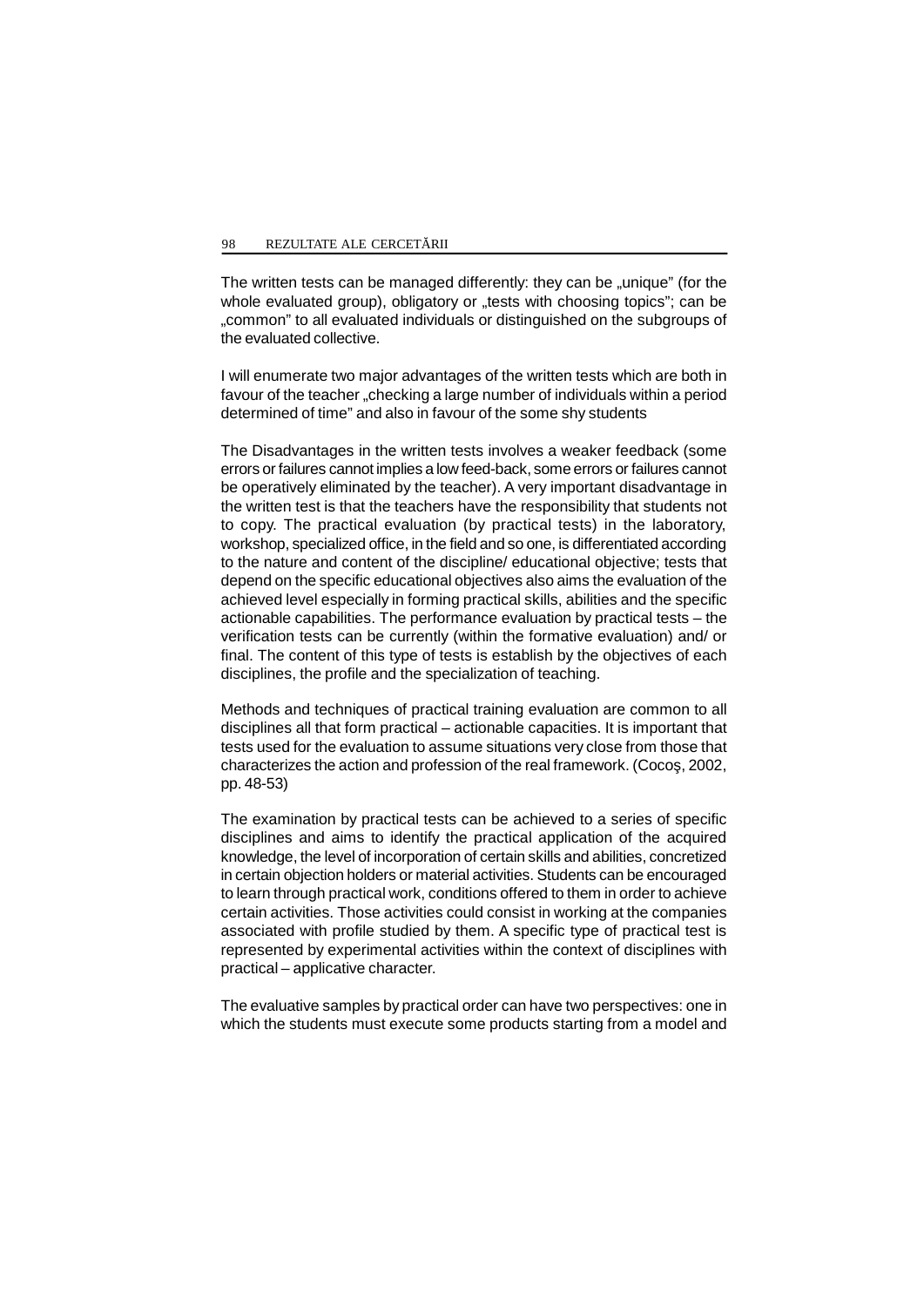another based on the students achievement of some actions starting from an action project. Now we can specify that the practical tests as far as they are properly designed, ratifying in the most eloquently which students know and can do. It remains the task of dimensioning perspective in some tests which in a decisive manner, can figure out what they are or what can they achieve the candidates in training. (*Methodological Guide*, 2005, p. 383)

## **2. Complementary methods of evaluation**

Besides the methods that became classical to the evaluation, can still be identify a number of new methods, called complementary or alternative. The complementary character implies that they complement traditional arsenal of tools (oral, written and practical methods) and that can be used simultaneously in the evaluative process. The alternative character implies a quasi-total replacement of classical and modern methods, which is not appropriate and it cannot be generalized. The practice of docimology from us and elsewhere demonstrates that we cannot give up the current practices of evaluation. We are counting more on a functional blending, on a complementary fruitful optimized between the two methodological trends, and not on a unilateral, exclusive and competitive use of them.

It seems that the complementary methods of evaluation are much simpler and allows the teacher to structure points of reference and to gather information on the conduct of its work, by using instruments that are more appropriate to the specific instructive – educative situations. A certain difficulty occurs because the data evaluation methods are not standardized, the planning and implementation mode depending on in each case, from teacher to teacher. I will briefly present each of the Complementary methods of evaluation:

The first method of evaluation is *The essay*: This tool enables a nuanced appreciation of learning and the identification of some individual performance elements of the student that have their origin in his motivation for the performed activity. It can differentiate two types of essays: One in which the independent scientific investigation essay is based on the on the description approach of a activity conducted within the class and the analysis of the obtained results. And a bibliographical essay based on documentary information, bibliographic.

- The essential characteristics of the essay are multiple starting with an pronounced formative and creative character, managing to incorporate large areas of content;
- A deeply integrating character, both for previous learning processes, disciplinary and interdisciplinary knowledge, and for the methodology of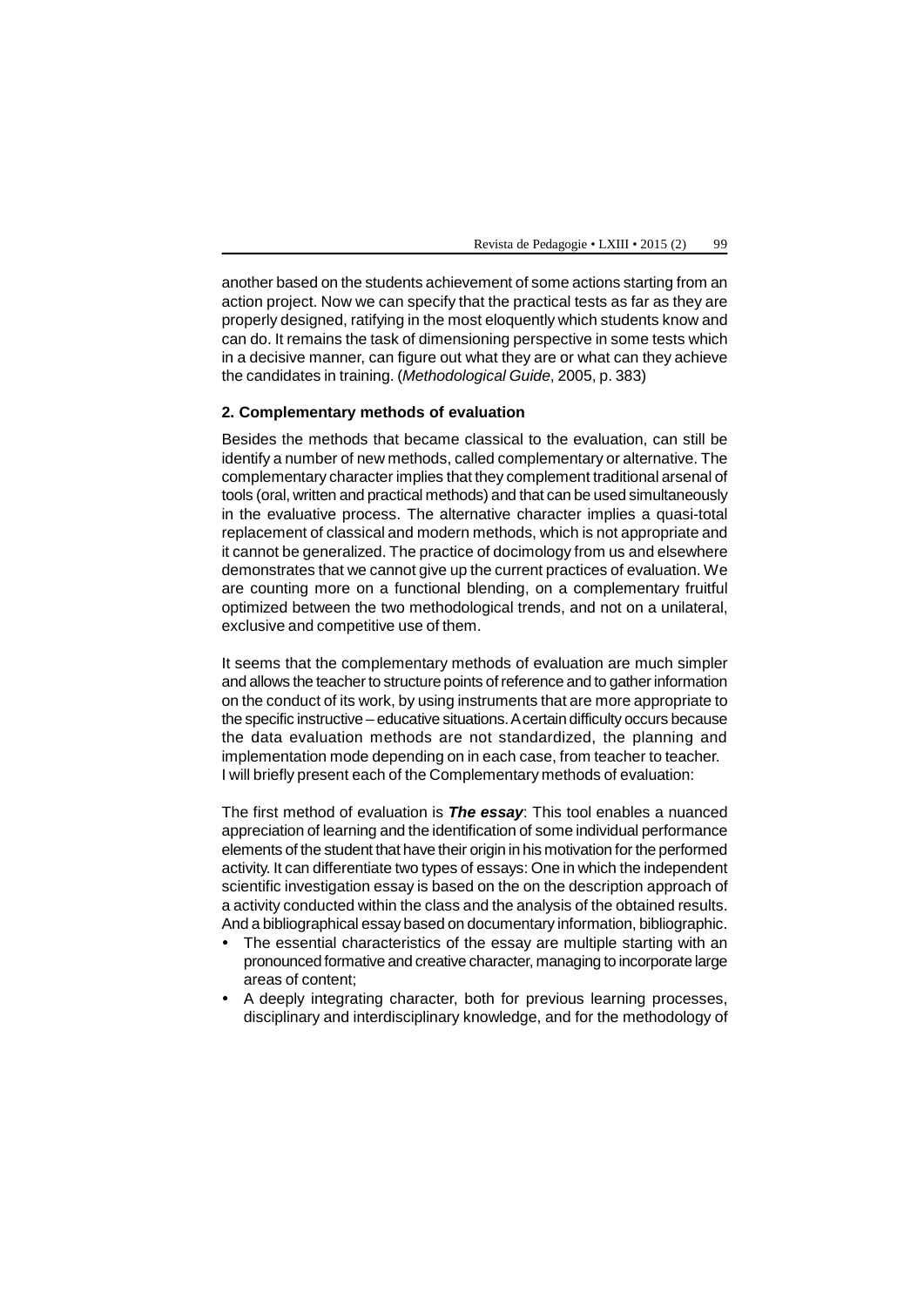information and scientific research, being in such a very suggestive evaluation way, precise, intuitive and predictive;

- Allows the approach of new areas which represents extensions of the content, to the extent that the proposed theme is interesting, didactical justified and there are resources in approaching;
- It can be made connections with other educational objects and ways of trans-disciplinary investigation;
- It has an summative character, engaging knowledge, diverse skills and attitudes, edified throughout a longer period of learning;
- Reveals the intrinsic motivation for learning or documentation of students compared to most students who are preparing on the basis of their external factors.

It can be exercise in an organized manner independent bibliographic research activity that is useful in further training and education. The Essay can be used in teaching approach for both summative evaluation in a module, or within an folder (portfolio) or independent.

The second method is *The investigation*. The investigation is presented as a tool that facilitates the appliances in a creative way of knowledge and operation of new situations or very lightly similar to the previous experience. The investigation is an activity that can take place during the course of an hour or a sequence of classes, during which the students demonstrate a wide range of knowledge and applications.

Students receive a theme with specific tasks, well-circumscribed. It may also make under a form of homework, but the finalization will be done in class by commenting on the conclusions.

The third method is **The project** that presents , the visiting card" of the student that can follow the progress – in a cognitive plan, attitudinal and behavioural – at a certain academic discipline within a period of time (semester/ year). Represents a pact between student and teacher. The teacher discusses with the student about what must he know and to do in his process of learning. The project consists in required and optional materials selected by the student and/ or teacher and that refer at various objectives and cognitive strategies. The Evaluation of the project involves identifying the learning objectives and time of their accomplishment; specifying the products that must contain the project, achieving the learning objectives. The evaluation of these products is made multi-criteria. For example, the conformity criterion with the taught theory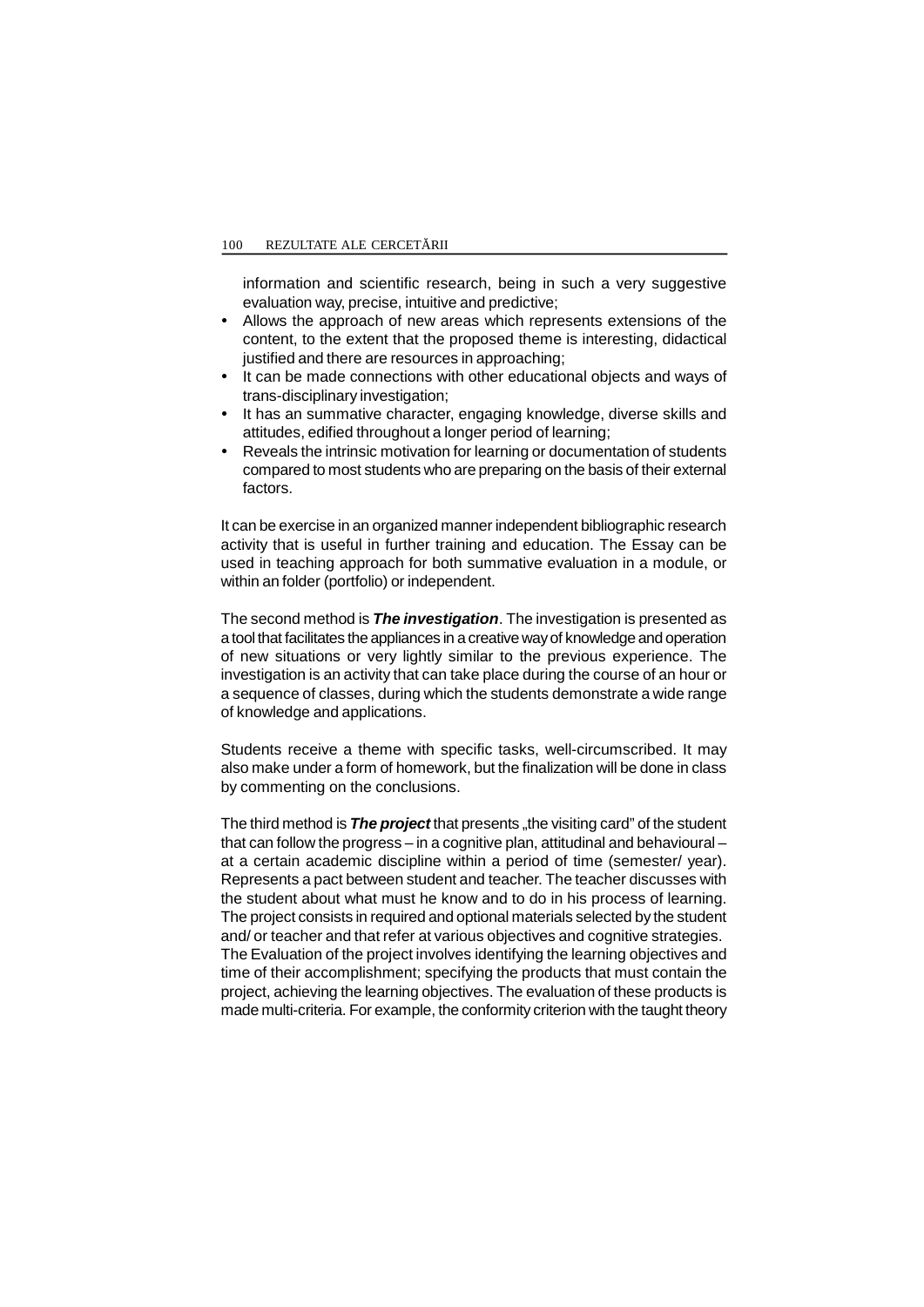can be complemented by that of innovation and originality. Each product included in the project can be evaluated in terms of quantity (number of pages), but mostly qualitative: the creativity individually or collectively product, new elements, strong points, and so on. In addition the project will be submitted for the effects it had on professional development, of the self-evaluation capacity and the skills of intercommunication. (*Methodological Guide*, 2005, p. 384)

## **3. Evaluation by exams**

Represents a way of appreciation in schools efficiency, institutionalized at the level of educational system. The criticism of exams aims the fact that they "often reduces to a verification of knowledge assimilation, not only leaving unexplored the most important aspects of the intellect as well as personality traits almost all understood that education must cultivate". This critique concerns, the practice of "the exams with an selective character" inspired by the cultural conditions of the nineteenth century, related to "the development of a highly ranked bureaucracy". (De Landshure, GilBert, 1975)

The curricular perspective of design a new way of organizing he exams that employs the direct responsibility of each teacher, evaluated in terms of pedagogical management at the relationship between invested resources in entering the system – the quality of educational process – products obtained at the exit of the system.

The Exams can be oral, written or practical. The Exam is a evaluation test for concluding a unit of curriculum (courses, seminars, laboratory). Evaluation test (set of evaluation tests), that gives access to a cycle of studies or after its completion, to a degree. The exams have the purpose to test the level of knowledge and the capacity to apply them, as well as to explore the student's performance at a certain stage of the university training.

The oral exam takes the form of exposure (conversation) orally on the topics included in the program of evaluation.

The written exam is a form of evaluation in which the student is required to draw up written answers to a certain number of questions or to complete a number of written exercises or grill tests into a limited period of time. The mark – a mark is any numerical measure or grade within a well defined scale, used to describe the evaluation results in a course.

The education plan (curriculum) – a set of disciplines and activities scheduled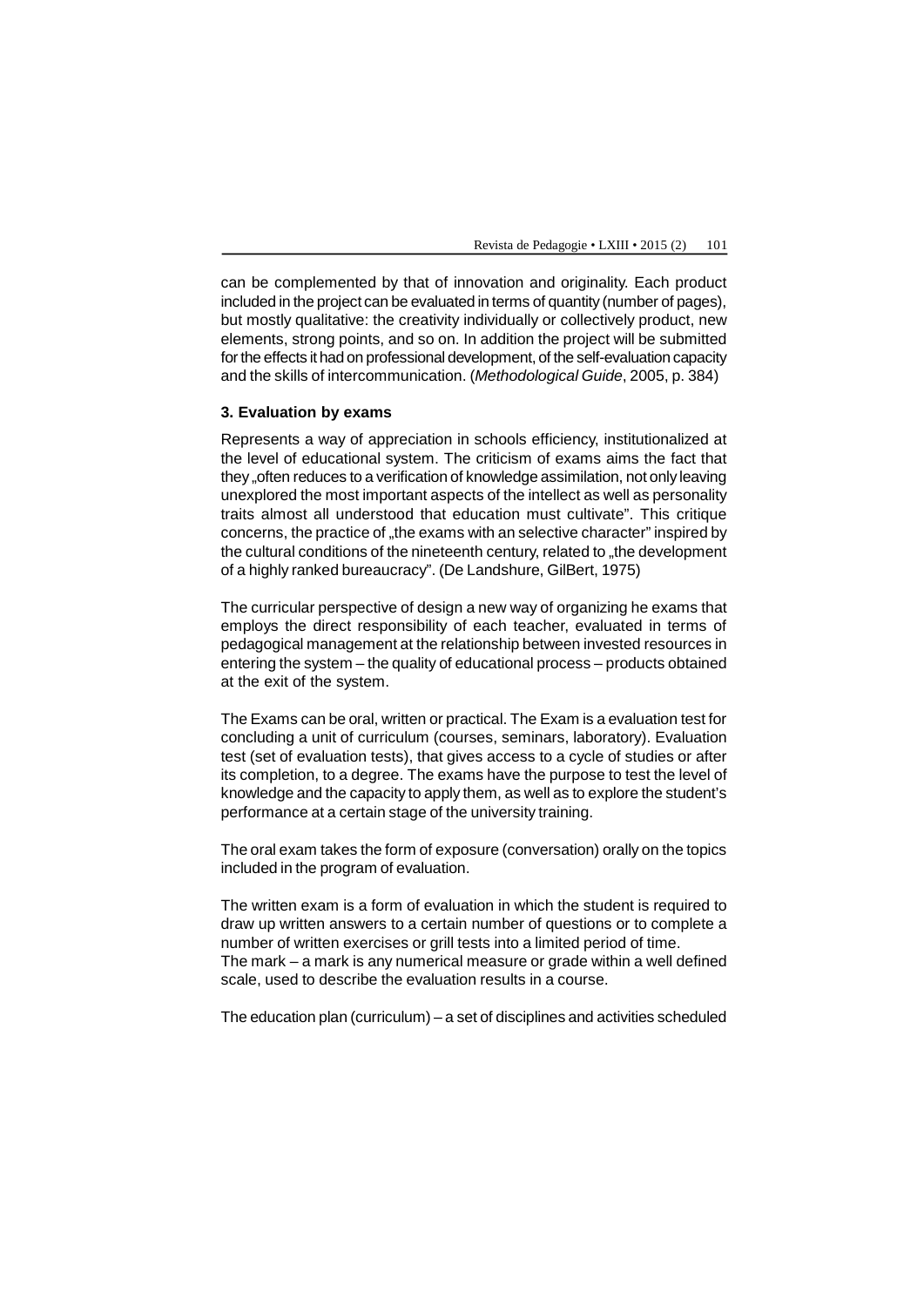#### 102 REZULTATE ALE CERCET RII

for instruction and evaluation, brought together in a single concept in terms of the formative content and the deployment in time, for training and forming a specialist who has a recognized degree in a specific area.

Examination session – the period of evaluation/ examination either at the end of the modules, or the end of each semester or in the holidays period for the repeated support, determined by each institution of higher education in the educational plans.

Amount of work – includes all activities of study for acquisition of the finalities by the study (lectures, seminars, laboratories, the recovery of information's, private individual study, guided individual study and so on).

## **4. Evaluation by scales of appreciation**

This evaluation offers the possibility to supply the results or the answers between different values of ranges, located between a lower limit and an upper limit (Nicula, 1996, p. 406).

The quality appreciation of the scale depends on two essential elements: The way of ordering and ranking of the value ranges (very good – good – average – sufficient – insufficient).

The way for the reporting value ranges of to the concrete training situations.  $\Box$  In contrast with the traditional methods – Ion T. Radu which carries out that the evaluation of the obtained academic results on a limited time and with an area greater or less than the content, but anyway defined – as alternative methods of evaluation are presented at least in two characteristics:

- a. On one hand the accomplishment of evaluating the results in close connection with the training – learning, many times simultaneously with it;
- b. On the other hand, results that are obtained for a longer period of time targeting the development of some capacities, acquisition of skills and especially changes in terms of interests, attitudes, correlated with the learning activity." (Radu, 1999, pp. 223-224)

## **5. Errors in didactical evaluation**

The ideal of objectivity in marking is affected by certain circumstances that may induce significant changes, relevant either to the same examiner at different times or in different examiners. The most circumstances by generating the errors and fluctuations in marking the activity of the teacher. I will briefly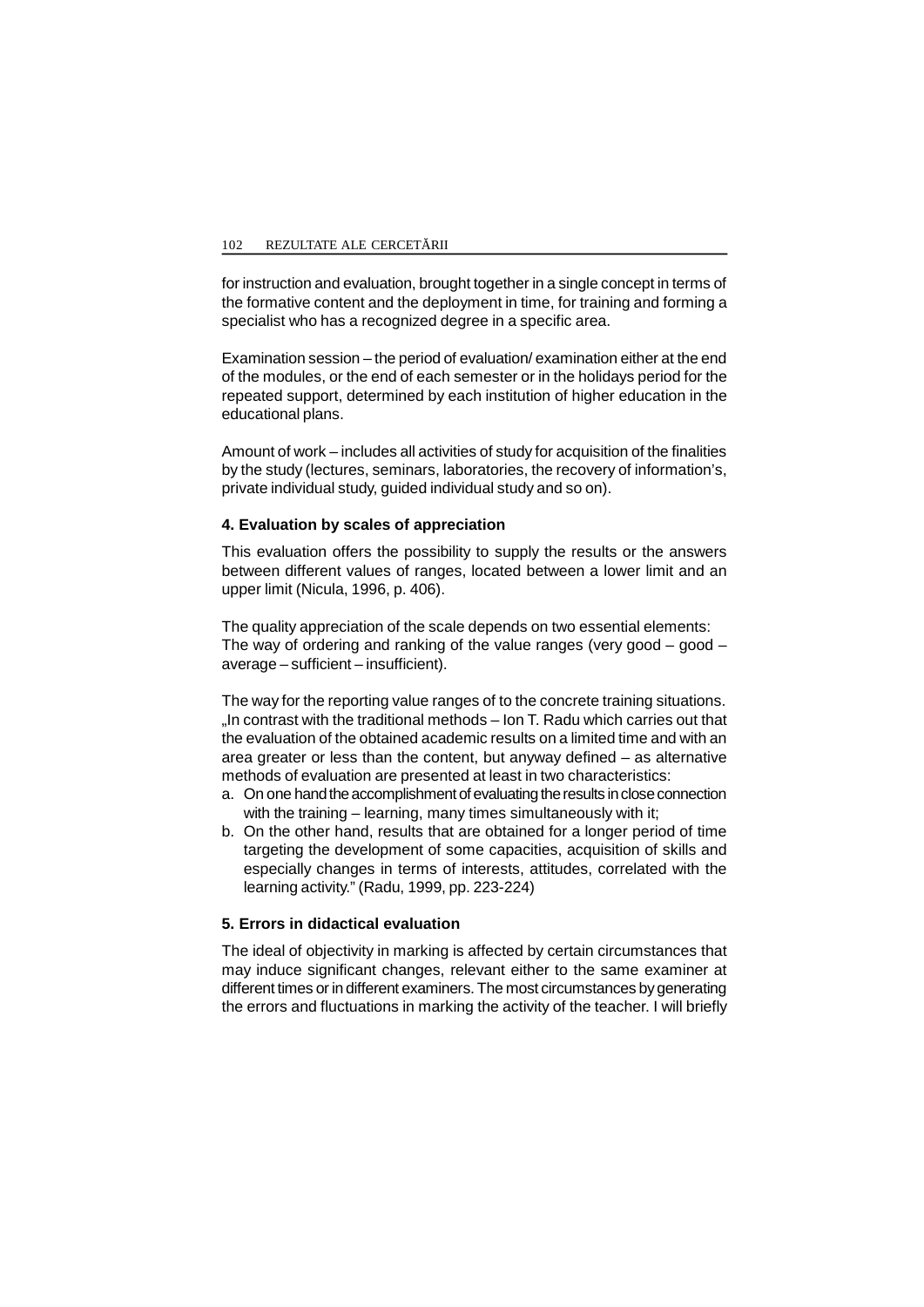analyze the most commonly encountered situations and degrading effects: The "halo" effect. The appreciation is done by extending of some qualities detected sequentially to the whole didactical conduct of the student, his appreciation to a certain domain, is made according to the obtained situation in other disciplines. The effect has a psychological based on the fact that the partial impression radiates, is hereby extended over the whole personality of the student. The most exposed students of this effect are either leading or the weakest students. Professors do not observed some shortcomings of the good students, as they are not willing to establish some processes of the weakest students. In order to reduce negative consequences, presumed by this effect can appeal to more practical ways. The use of external exams is an initial strategy. To these exams are attracted the professors from other institutions that provide the anonymity of those appreciated. In evaluating the conduct can be identified two types of the "halo" effect. A first aspect is constituted of the "gentle" effect, characterized by the tendency to appreciate with leniency the known persons compared with those unknowns. A second embodiment is given by the error of generosity. This occurs when the teacher has specific reasons to show some indulgence:

- a tendency to show a reality in a superlative way, the desire to mask a reprehensible state of affairs;
- The effect of Pygmalion. The appreciation results obtained by a student is influenced by the opinion that the teacher has made an about its capabilities. The teachers predictions not only anticipates, but also facilitates the invoked behaviours;
- The personal equation of the examiner. Each professor structures his own criteria of appreciation. Some teachers are more generous, others are more exigent/ demanding. A number of teachers use the mark as a way of encouragement, of stimulating, others use the marks in order to measure objectively or to constrain the student to submit an additional effort;
- The effect of contrast. Appears by emphasizing of two contrasting features that occur immediately in time and space. Here the teachers tend to operate a comparison and hierarchy of the students;
- The effect of order. Because of certain inertial phenomena, the professor maintains about the same level of appreciation for a series of responses that are presenting certain qualifiers differences. The examiner tends to mark identically several papers different but consecutive.

Logical error. It consists in substituting the objectives and key parameters of the evaluation through certain results, degree of conscientiously and so on. The deviation is justified sometimes, but must not become a rule. Some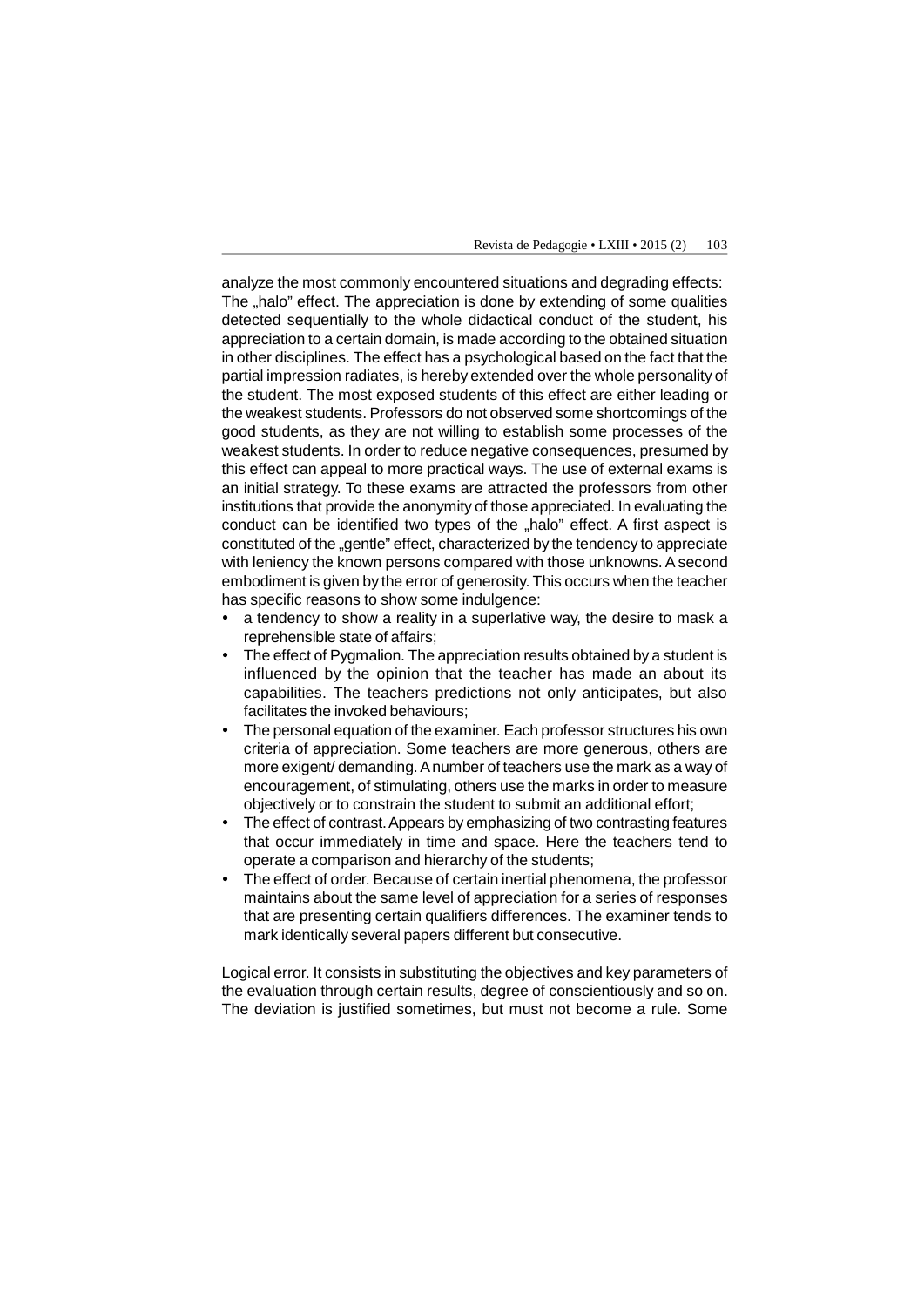errors are facilitated by the specific field of discipline at which the evaluation is achieved. Rigorous educational objectives, accurate is suitable for a preevaluation more objective putting to appreciation the subjectivity of the teacher. The effects of involvement and personality factors, both those related to the teacher, as well as those falling within the students. The state of time, exhaustion and accidental factors can influence the appearance of errors in the evaluation.

## **Conclusion**

The evaluation of a student should be done on the basis of an annual report which contains all the activities carried out by him as well as his interests both within the academic environment and beyond. The student activities should be more diverse to gather more knowledge and useful information that could be used in the future work. Evaluation is the appreciated activity by examination results and their report to the chances of achieving. The fulfilment of the students regarding the objectives of the study programs are carried out in a specific context. Here you can formulate the following recommendations:

- Generating a policy document on educational evaluation at the faculty level, document containing also concrete guidance on the modalities in which the policies are to be implemented;
- Development and improvement of the document at the department level, before its presentation for the approval of the Professoral Board;
- Establishment and management of a database regarding the results obtained by students in all tasks assigned;
- The use of the database to formulate the appreciations regarding quality of educational evaluation carried out by teachers.

Organizing professional development courses and exchange of experiences to optimize the educational evaluation of teachers. Ioan Jinga defines: Evaluation is like a complex process of instructional and educational activity results with planned objectives, with the used resources or with the previous results. The evaluation aims to estimate the contribution of these factors in conducting teaching activities and obtaining the results.

Academic evaluation has known significant evolutions especially after The Bologna Declaration. In the path of this process, known in Europe buy the name of ,,The Bologna Process", has introduced new meanings and connotations of the Academic Evaluation. Higher education is a step in the educational system that provides the level of vocational training, determined by the state standards, conducted within the formal educational process,